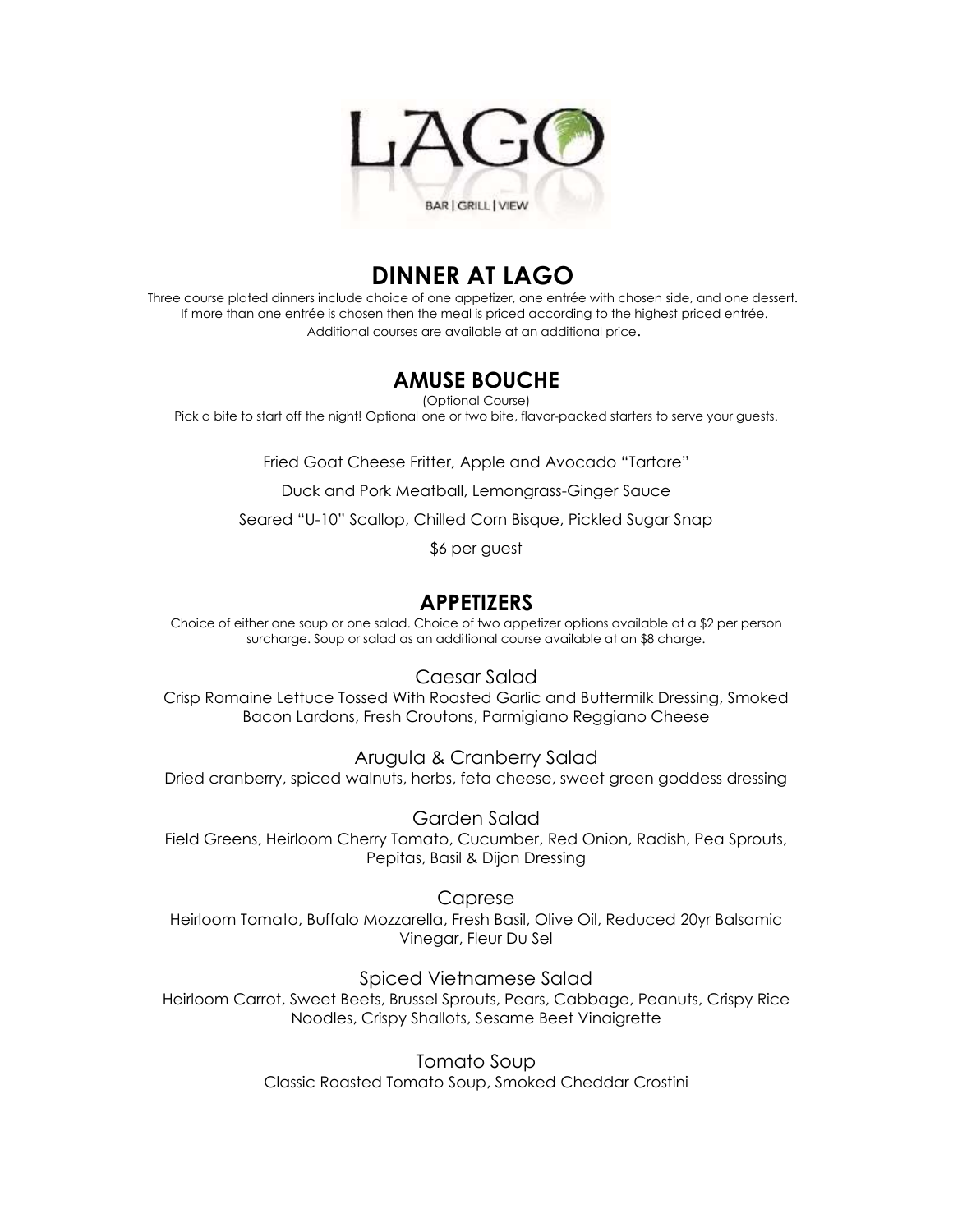Smoked Potato & Caramelized Onion Soup Herbs de Provence Olive Oil, Chive Crème Fraiche

> Squash Soup Sweet Squash, Grilled Corn Salsa

Mushroom & Leek Soup Creamed Mushroom Veloute, Herb Marinated Field Mushrooms, Boursin

### **MID COURSE**

(Optional Course) Risotto and Sundried Tomato Gnocchi available as a vegetarian main course option

Antipasto An Assortment of Prosciutto, Salami, and Mortadella, Mixed Olives, Pickled and Marinated Vegetables \$13 per guest

> Risotto Wild Mushrooms, shaved Parmesan \$12 per guest

Sundried Tomato Gnocchi Fresh basil, marinated tomato, garlic \$12 per guest

The Pasta Course

Tender penne noodles or four cheese tortellini tossed with house made tomato basil sauce with julienne vegetables garnished with basil oil and shaved Parmigiano Reggiano cheese \$11 per guest

### **ENTREES**

All plated entrées come with chef's choice of seasonal vegetables that best compliment the protein. All beef and lamb options are cooked to medium doneness to best satisfy the desires of a large group of people.

> 8oz Chicken Supreme Rosemary Butter Baste, Natural Jus \$52

10oz Bacon Wrapped Chicken Supreme Mushroom & Spinach Stuffed, Dill & Dijon Cream \$54

7oz Honey & Herb Roasted Atlantic Salmon Fillet Black Bean Sauce \$53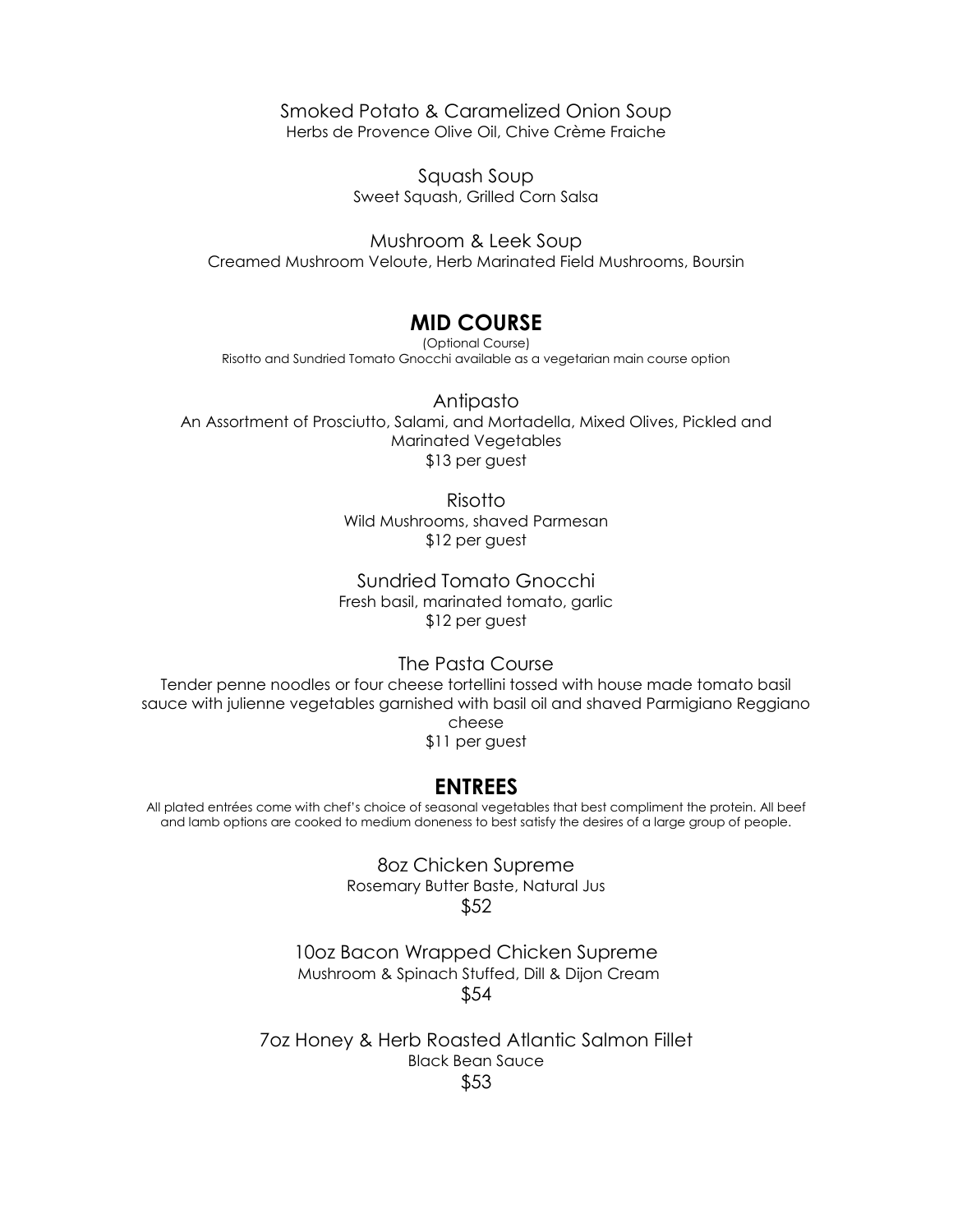#### 6oz Grilled Halibut Fillet Yuzu Beurre Blanc \$53

#### 12oz AAA Angus Reserve Prime Rib Steak Bordelaise Sauce \$58

10oz AAA Angus Reserve Striploin Steak Bearnaise \$57

8oz AAA Angus Reserve Tenderloin Steak Green Peppercorn Jus \$59

New Zealand Rosemary and Dijon Crusted Rack of Lamb Maple & Goat Cheese Cream \$57

> Ontario Duck Leg Confit Juniper & Fig Reduction \$53

Braised Beef Bone-In Short Rib Sweet Chili & Sesame Glaze \$57

9oz Pepper and Herb Crusted Thick Cut Pork Chop Morel & Calvados Sauce \$56

Lobster Malfadine (no side required) Fresh Cracked Lobster, Lobster & Lemon Alfredo, Fresh Malfadine Pasta, Garden Herbs \$65

**SIDES**

Please choose one option per protein.

Classic Yukon Gold Whipped Mashed Potatoes Roasted Garlic & Cheddar Yukon Gold Mashed Potatoes Crispy Herbed Red Skinned Potatoes Steamed and Lightly Seasoned Jasmine Rice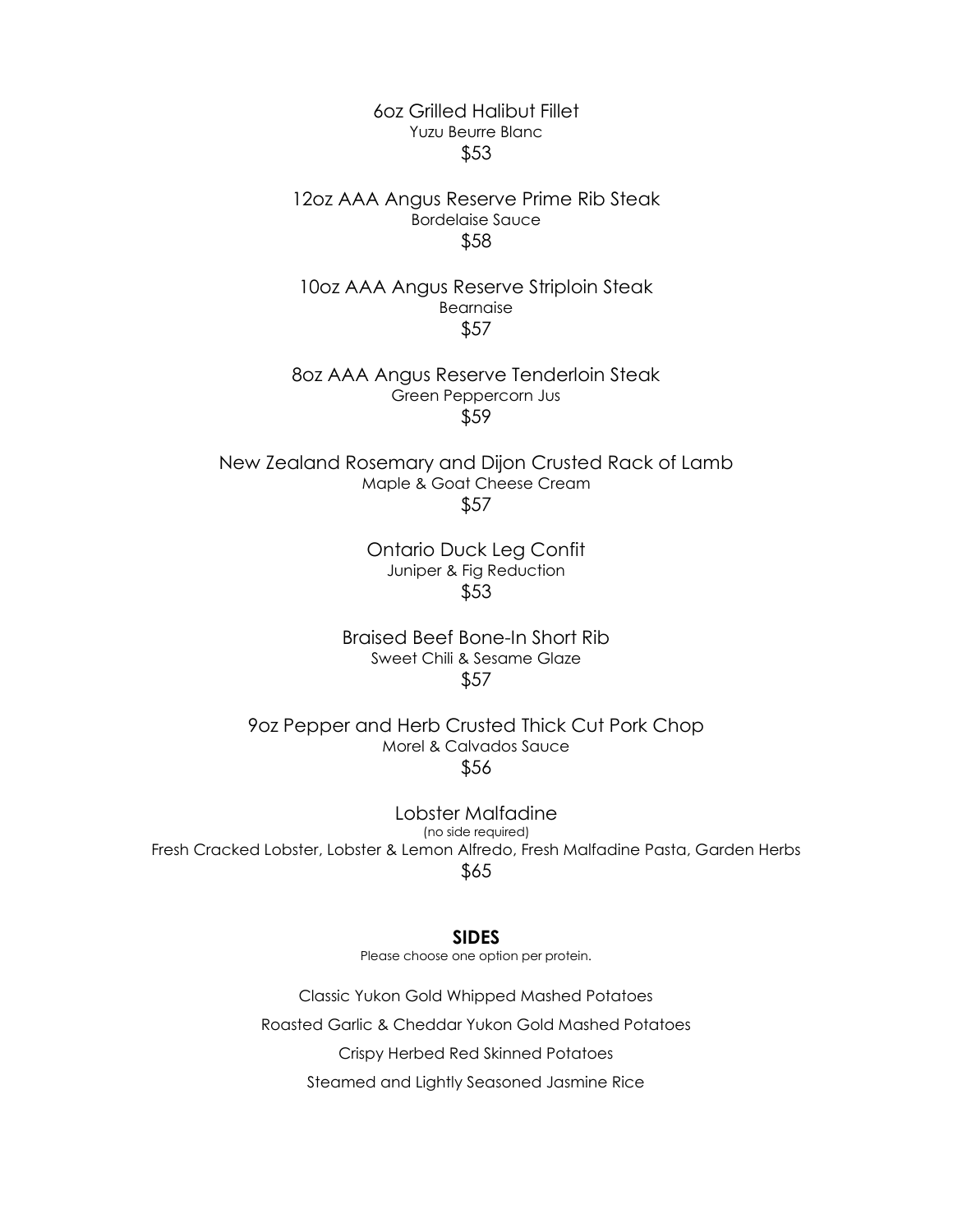#### **LUXURY SIDES**

Wild Mushroom Risotto

3-Cheese Gratin Dauphinoise

Maple Butter Sweet Potato Mash

Truffled Smoked White Cheddar Mac n' Cheese

\$3 per guest

#### **VEGETARIAN**

Vegetarian main options available for guests with dietary restrictions

General Tsao Cauliflower (Vegan) Tempura Cauliflower, Sweet and Spicy Tsao sauce, Steamed Rice, Crushed Candied Cashew, Sesame

Spanakopita Kale & Mushroom Spanakopita, Feta, Squash puree, Quick Pickled Zucchini Salad

# **DESSERTS**

Lemon Meringue Tart With sweet berry coulis

Hazelnut Praline Rocher Milk chocolate shell sprinkled with almonds, praline cream, crunchy meringue centre

> Chocolate Caramel Tart With a caramel coulis

Chocolate Pyramid Dark chocolate mousse, crispy hazelnut heart, chocolate biscuit base

Chocolate Mousse Stuffed with a caramel cream and garnished with chocolate sauce

> Lavender Lemon Cheesecake Lemon cheesecake topped with lavender fond

New York Style Cheesecake (gluten/nut free\*\*) With mixed berry compote topping

Raspberry Tartelette (\$1 extra) Buttercrust filled with almond cream and plump raspberries

**The number of vegetarian and or vegan meals as well as dietary restriction such as allergies must be given no later than seven days prior to the event so the chef can properly prepare for the guests needs. If more than one**